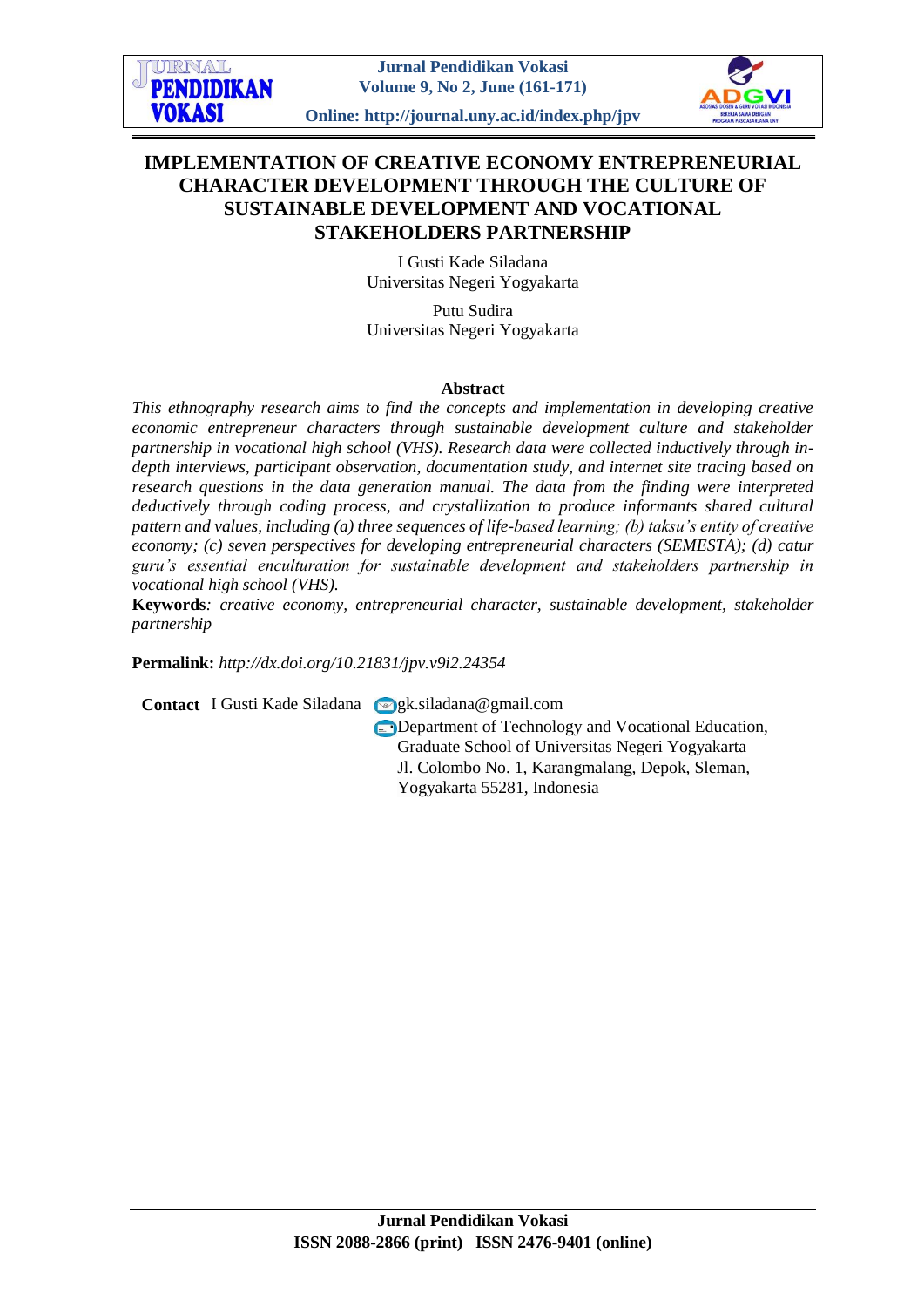# **INTRODUCTION**

The existence of vocational high school (VHS) or *Sekolah Menengah Kejuruan* (SMK) graduates as the highest contributor to the open unemployment rate among graduates of other educational institutions based on data from the National Statistics Agency raises a big question mark about the role of VHS in preparing graduates who are ready to work in business and industry. It is known that the open unemployment contribution of graduates from VHS, based on the data in February 2015 and August 2015, was 9.05% and 12.65%. The data on the unemployment contribution of VHS graduates in February 2016 and August 2016 were 9.84% and 11.11%, from the national open unemployment rate (The Central Bureau of Statistics, 2016a). Besides, within the scope of the Province of Bali, the contribution of VHS graduates for the open unemployment rate in February 2015 and August 2015 was 0.24% and 3.62%. The data on the open unemployment contribution of VHS graduates in February 2016 and August 2016 were 3.01% and 3.96% (The Central Bureau of Statistics, 2016b).

To overcome this problem, it is not wise to charge the VHS parties working alone. However, collective awareness is needed to help provide analysis, suggestions, and alternative solutions for solving the problem of open unemployment graduates of these VHS. All parties should try to look at these labor issues comprehensively and analyze their determinant factors holistically. Furthermore, collective awareness contributes to concrete thoughts and actions to unravel the labor problems.

Some factors that are thought to be the causes include: (1) the gap in the number of vocational school job seekers with the number of available jobs; (2) the existence of skills mismatch or incompatibility between competency profiles taught in VHS with demands on work competencies (industrial skills and entrepreneurship); (3) the entrepreneurial character has not been formed and inadequate creative economic insight among the VHS graduates; (4) the culture of sustainable development has not been established in all elements of the implementation of vocational education; and (5) systemic synergies have not been formed among the elements of VHS stakeholders. For this reason, a comprehensive study is needed to reveal the praxis of the character development

of creative economic entrepreneurship, a culture of sustainable development, and synergy in VHS stakeholder partnerships. Furthermore, the findings will result in the crystallization of patterns, shared culture and values, which become the basic concepts, formulation of ethic rules or indicators, and technical implementation of concepts and rules that are evident in the implementation of vocational education.

# **RESEARCH METHOD**

This research is qualitative ethnographic research. Ethnographic research is essentially trying to uncover facts based on the perspective of informants or insider's perspective of reality (Fraenkel, Wallen, & Hyun, 2012; Given, 2008). This ethnographic research aims to explore the meaningfulness or philosophy behind social facts or symptoms of creative economic entrepreneurial character development, enculturation of sustainable development, and stakeholder partnerships that occur in the vocational environment through various data selection methods and carried out in a participatory manner. In other words, researchers blended and dissolved in the social experience of the community or became an integrated part of the community. The subject of this ethnographic research includes all members of the stakeholder community of SMKN 3 Tabanan and SMKN 2 Sukawati. The selection of informants was not based on proportional samples but based on their capabilities in providing information that supports the building of research theory. This ethnographic research was carried out for approximately eight months, from November 2016 to June 2017.

The main instrument in ethnographic research is the researchers themselves concerning the guidelines of the research data generation manual. Data generation was done inductively by referring to research questions. The method of generating data used includes (1) indepth interviews; (2) participatory observation; (3) documentation; and (4) internet site tracing. Furthermore, the interpretation of findings data was made deductively, to produce crystallization of patterns, shared culture, and values in the context of vocational education. The crystallization of the pattern was carried out by applying the rules of cluster K mindset, namely the Idealization of Integration mindset. The characteristics of the K cluster mindset include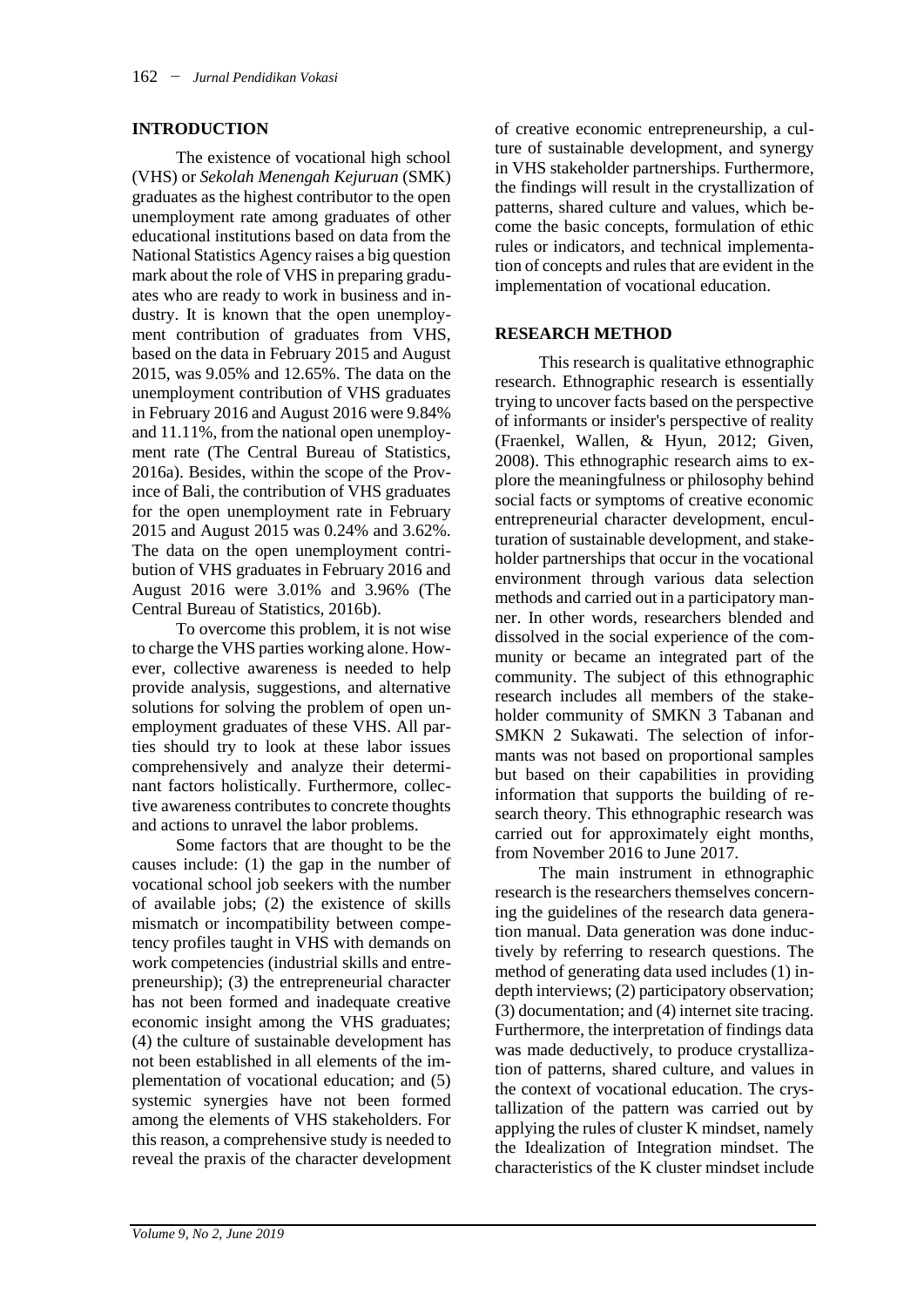rules of mindset: (1) correspondence; (2) relevance; (3) convergence; (4) gestalt; (5) integration; (6) triangulation; (7) synchronization; (8) congruence; (9) concurrency; (10) harmonization;  $(11)$  conformity;  $(12)$  coherence; and  $(13)$ morphogenetic, among data elements of research findings (Muhadjir, 2011).

# **RESULTS AND DISCUSSION**

# **The Concept and Implementation of VHS**

The finding data show that the basic reference to the concept of implementing vocational education is the creation of graduates who have the adaptive capacity in a career in the world of work and the world of entrepreneurship which is very dynamic and also provides an opportunity to continue to a higher level of education. The data finding is reflected from participatory observation in classroom learning activities, labs or workshops, partner industries, school libraries, and studies of VHS curriculum documents (the curriculum books, competency structures, syllabus and also learning implementation plans or lesson plans).

The finding data were then followed up by in-depth interviews with several key informants related to the meaning of the observed symptoms of participatory observation data and document studies to obtain the perspectives of the actors of these educational activities. The aim is to explore the concept of implementation, describe the actualization of the concept to the level of implementation, and how they assess the level of compatibility or harmony between the concepts and implementation.

The findings of the three methods are then crystallized by applying the idealization mindset of integration. The crystallization results in the main hierarchical structure in the vocational curriculum, in which the research consists of four skills groups, including (a) fundamental skills; (b) generic-work skills; (c) industry-specific skills; and (d) employer-specific skills. Fundamental skills and genericwork skills groups are given in order to equip graduates with adaptation skills (soft skills). The description of fundamental skills includes: first, basic skills such as the ability to listen, read, write, speak; second, high order thinking skills such as creative thinking, critical thinking, critical decision making, and problem

solving; and third, personal qualities such as responsibility, integrity, self-confidence, morality. The next skill group is generic-work skills, including the ability to use resources utilization, information processing, technology mastery, system understanding, communication, and collaboration skills (team working). Meanwhile, industry-specific skills and employer-specific skills are given in order to equip students to be able to work in certain industrial clusters, as well as skills in working on the specific tasks of the certain industrial sub-section (hard skills).

Furthermore, in the implementation of vocational education in VHS, the pattern of learning orientation movement was in spiral sequential (mosquito repellent), moving from an expert-centered learning paradigm held in classrooms or school labs. Then it extends to the work-oriented learning skills paradigm, namely work-based learning in schools and workplace learning in business and industry, which is facilitated by project-based or workbased scaffolding. Scaffolding means that the level of guidance in the project work is reduced or released step by step gradually. Moreover, the latter extends to the life-based learning paradigm, through extracurricular activities, social inquiry, interactive discussions, activities in the production and service units. Based on the results of participatory observation, the learning process occurs independently (selfdirected) or on-demand based on the student's needs and continuous inquiry. The orientation is so that graduates can always adapt to the dynamics of technological developments in the world of work. Further, graduates will be able to survive in solving their own life problems. The concept and implementation of vocational education, where the research takes place, turns out to follow the pattern as seen in Figure 1.

#### **Concept and Implementation of Creative Economy Entrepreneurial Character Development in Vocational Schools**

Based on the results of interviews with several key informants, it was obtained an indication that creativity and entrepreneurship are the basic capital of developing creative economic entrepreneurial character. In fact, some informants saw creativity and entrepreneurship from the local wisdom of Balinese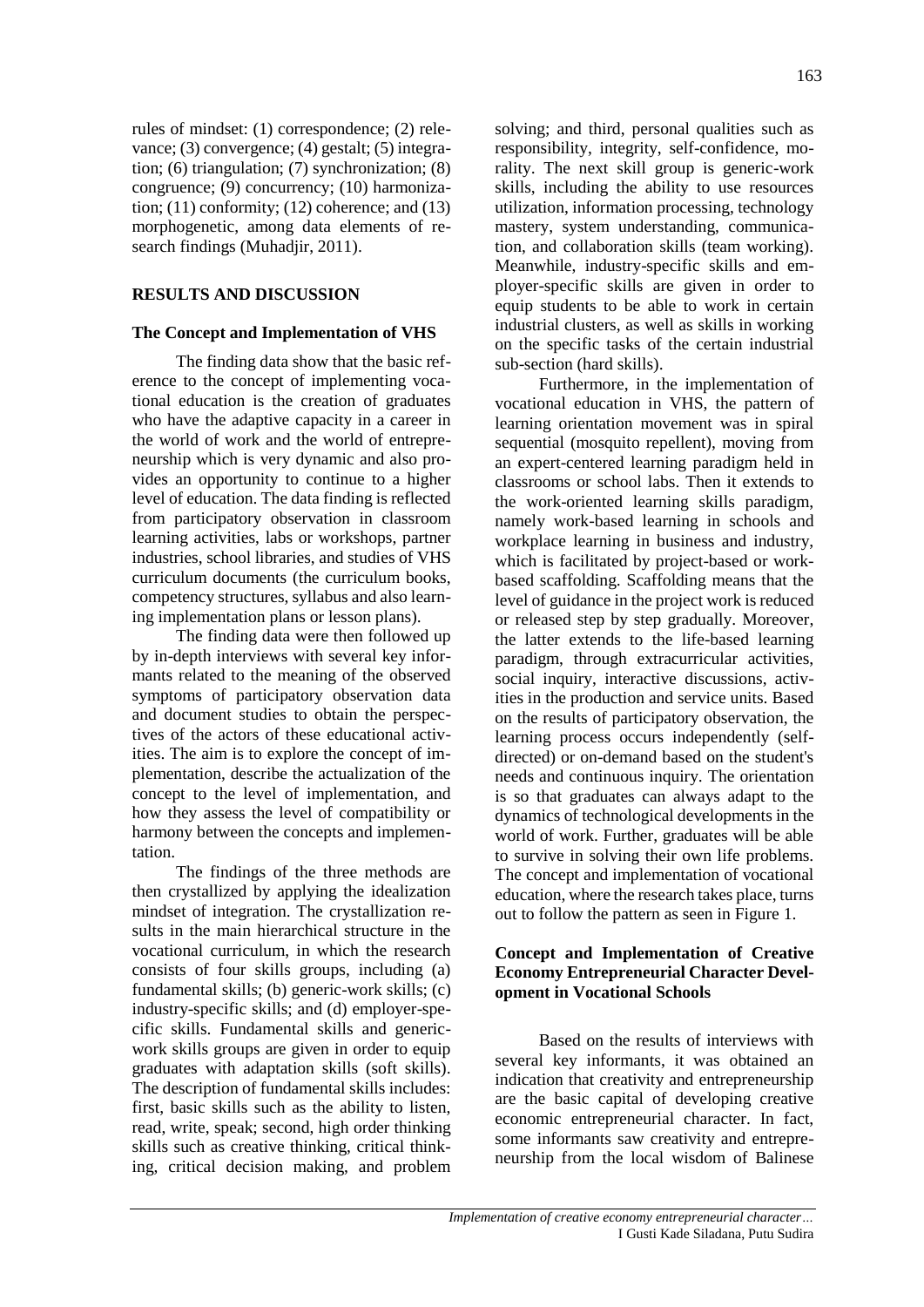

Structure of the Curriculum Hierarchy and Sequence of Movement of the Vocational Life-Based Learning Paradigm. Source: adapted from Sudira (2016)



Figure 2. Rule of Correspondence Metaphor Structure of Egg Theory with Three Entities of Taksu in Creative Work or Creative Activity

Hinduism, namely the concept of "*tri*  frame of *taksu* cosmology". They see that a job is said to be metaksu when it is built with a three-skeletal structure, namely: *tatwa* or tough, *susila* or ethic, and *upachara* or tangible ritual. In var-ious participatory observation activities com-bined with in-depth interview activities, it was concluded that every creative work/product or creative activity carried out generally always involved the three entities of the *taksu* cos-mology framework. From *tatwa* elements or thought studies, the subject of research always starts from the concept of creating creative products or creative activities. In essence, there are always logical reasons why a work is done or creative activity is done with consideration and specific ways (Why aspects). The next in-dication, the subject of research always for-mulates certain rules related to how a work should be done or activity should be carried out (aspects of the How). Furthermore, the subject of research determines what must be displayed in creative products or their creative activities in order to meet the initial rules and concepts that have been formulated (What aspect). The crystallization of the three entities or the three

basic frameworks of creativity and entrepreneurship resulted in a metaphor for the structure of an egg (egg theory). When the correspondence rule is applied to the main structure of an egg which also consists of three layers, as presented in Figure 2, then: (a) egg yolk as the core layer, can be corresponded to the position of the *tatwa* (philosophical aspects); (b) white part as the second layer, can be corresponded to the position of *susila* (ethical aspects); and (c) eggshell as the skin or outer layer, the position is commensurate with *upachara* or tangible aspects.

The three concepts of the *taksu* cosmological framework turned out to be coherent with Sinek's Golden Circle theory (Sinek, 2009). The Golden Circle theory divides the main structure of creative economic entrepreneurial works or activities, including (a) Why (aspects of apprehension); (b) How (aspects of ethical rules or procedures); and (c) What (physical aspect or final appearance). These three entities, when they are able to be harmonized by their makers properly, are believed to be able to produce creative works that are very expressionist, have strong appeal, and are of high value (Wiryomartono, 2014, p. 72).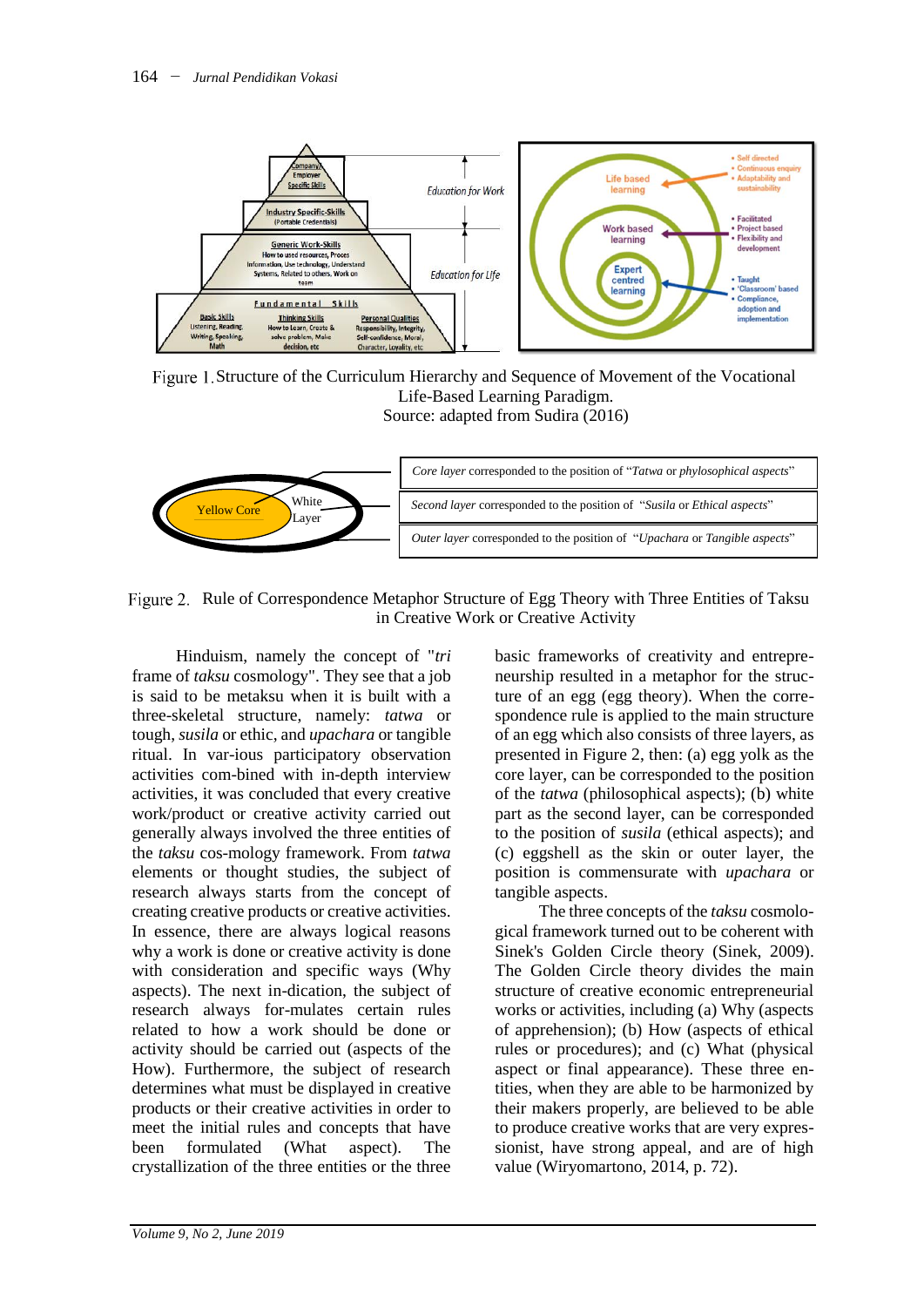Likewise, the concept of entrepreneurial character, based on the results of the source and research data triangulation, it was indicated that entrepreneurial character converged on the three main group attributes, namely: (a) mindsets; (b) heart-sets; and (c) action sets. Some informants also pursued the formulation of entrepreneurial character development strategies from the perspective of the local wisdom of Balinese, namely the concept of *Catur Guru* (four guiding roles or themes). The concept includes: (a) *rupaka* teacher (family role contribution); (b) *pengajian* teacher (the school parties role contribution); (c) *wisesa* teacher (community role contribution); and (d) *swadhyaya* teacher (spiritual value as the justification control over the role of the other three elements). Based on informants' views, the three elements (family, school, and community) coordinate, unite commitment and share roles in forging the character of students. Starting from home, school, and when in their community life, by placing spiritual values as a justification for the role of these three elements.

Based on the triangulation of data obtained from the study of learning program documents, participatory observation of classroom learning activities; in the industrial world, followed up by in-depth interviews with key informants, conceding to some of the essences of values and perspectives on creative economic entrepreneurial character development that needs to be instilled in students. From the results of crystallized data triangulation, seven perspectives on the character development of creative economic entrepreneurs that are integrally idealized are pursued, namely the *SEMESTA Sapta Pratyaksa* (Table 1 and Figure 3).

Triangulation of research data from the results of participatory observation and indepth interviews also confirmed the implementation framework of creative economic entrepreneurial character development through three stages:  $(1)$  input;  $(2)$  process; and  $(3)$ output. The description of the three stages can be understood through the flow chart presented in Figure 4.

Table 1. Seven Creative Economy Entrepreneurial Character Development Perspectives (*SEMESTA Sapta Pratyaksa*)

| Seven<br><b>Perspectives</b> | <b>Perspective Descriptions</b>                                                                                                                                                                                                                                                                                                                                   |
|------------------------------|-------------------------------------------------------------------------------------------------------------------------------------------------------------------------------------------------------------------------------------------------------------------------------------------------------------------------------------------------------------------|
| Scientific<br>(S)            | The planning, implementation and evaluation perspectives on character development<br>programs that prioritize ways of thinking and acting according to scientific logic<br>procedures (scientific procedure).                                                                                                                                                     |
| Engineering<br>(E)           | The planning, implementation and evaluation perspective of character development<br>programs that involve aspects of engineering or engineering design, for example:<br>construction, ergonomics, composition, and structure).                                                                                                                                    |
| <i>Mathematical</i><br>(M)   | The planning, implementation and evaluation perspective of character development<br>programs involving elements and numerical calculation procedures.                                                                                                                                                                                                             |
| Economical<br>(E)            | The planning, implementation and evaluation perspective of character development<br>programs involving essential elements of economics (business-model) such as:<br>accounting, logistics management, production, marketing, and resource management<br>(financial, human resources, tools and equipment resources)                                               |
| Sosiocultural<br>(S)         | The planning, implementation and evaluation perspectives of character development<br>programs that involve consideration of social and cultural factors that develop in a<br>particular community, such as: the values of philosophy and norms of local wisdom,<br>community behavior preferences, social structure, community interaction patterns and<br>so on. |
| <i>Technological</i><br>(T)  | The planning, implementation and evaluation perspective of character development<br>programs that involve consideration of the utilization of devices, tools/equiments or<br>media used in everyday life.                                                                                                                                                         |
| Artistical<br>(A)            | The planning, implementation and evaluation perspective of character development<br>programs that involve consideration of aspects of beauty, texture, composition, aesthetic<br>values in creating a work.                                                                                                                                                       |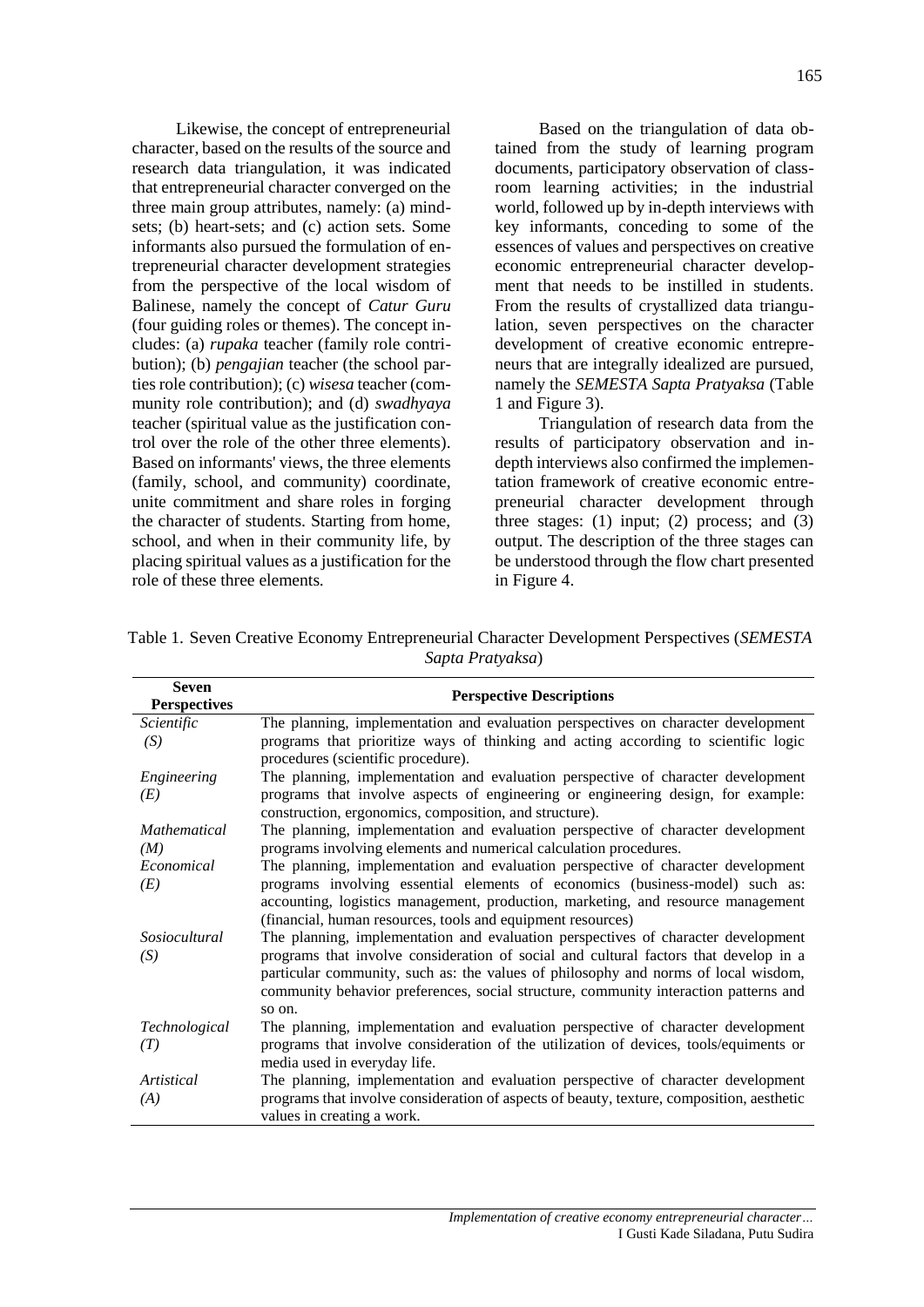

Figure 3. Seven Learning Perspectives in Developing Creative Economy Entrepreneurial Character (SEMESTA Sapta Pratyaksa)



Figure 4. Stages of Creative Economy Entrepreneurial Character Development

The praxis of creative economic entrepreneurial character development generated from the crystallization of understanding and experience of the informants turned out to be coherent with macro strategies implied in "Creative Economy Green Paper for the Nordic Region" compiled by Fleming (2007, pp. 11– 12) in the form of six key scenarios (key themes). The six scenarios can be adapted in the form of (1) growth of entrepreneurial character and creative spirit in the frame of academic activities (intracurricular); (2) developing creative activities (extracurricular); (3) the formation of creative communities in schools; (4) building critical interactions between creative economic actors and the school parties (school management, teachers and students); (5) facilitating the acquisition of costs or capital in pioneering creative businesses (school budgets, government assistance or third party funds/sponsors); and (6) providing supporting infrastructure as a means/place for expressing creative ideas and products for teachers, students and all school members.

#### **Concept and Implementation of Culture of Sustainable Development in Vocational Schools**

Crystallization of research findings data obtained by the informants' views converged on defining school culture as a standard set of beliefs or assumptions, values and norms and physical activities which became guidelines for thinking and acting of the School community member in order to foster a shared commitment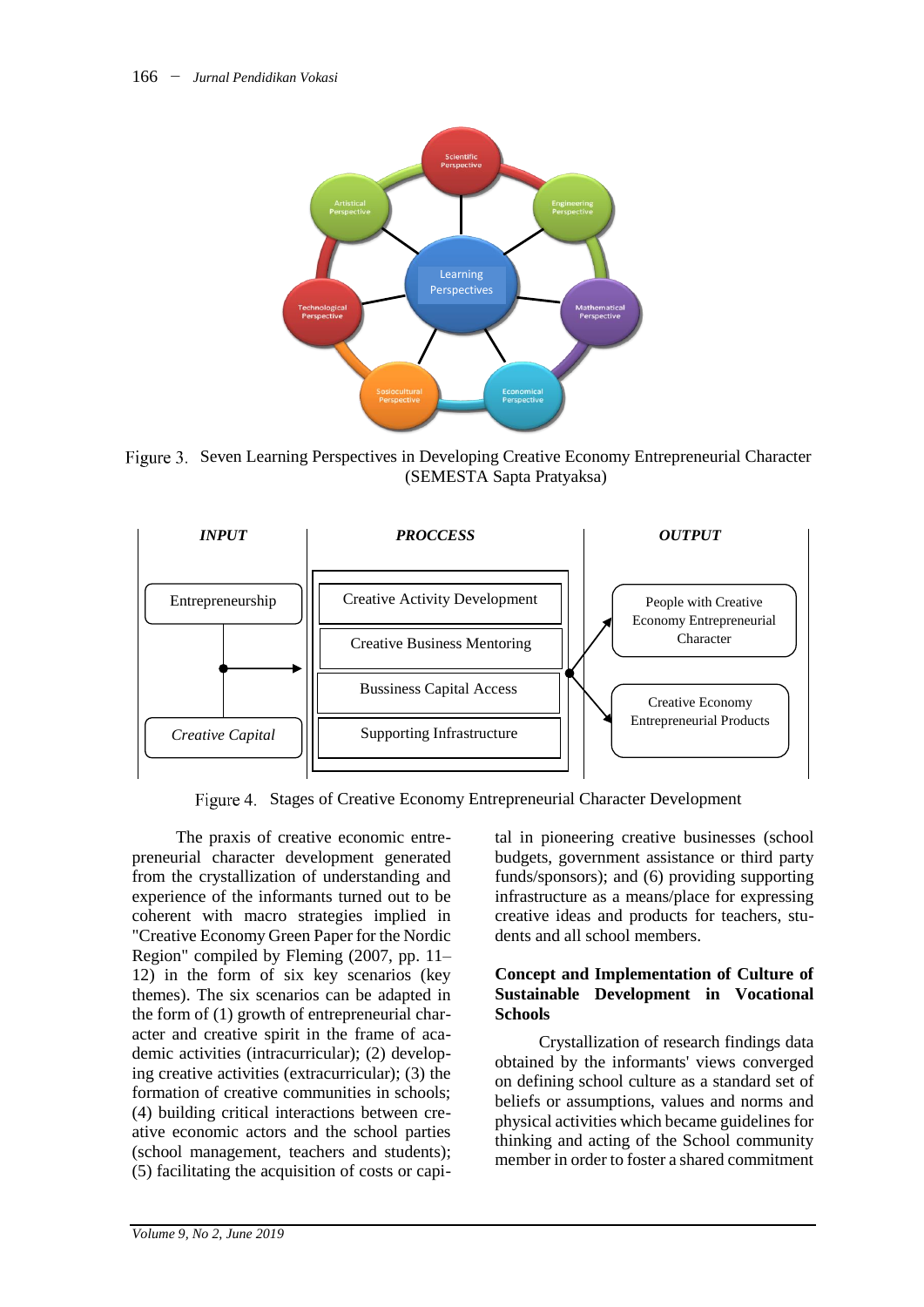to realizing the institution's vision and mission. In the context of the culture of sustainable development, several research informants alluded to metaphors stemming from the local wisdom of Balinese Hinduism, namely the symbolic meaning of Dewi Saraswati as the goddess of science and art very relevant to the spirit of sustainable development, as shown in Figure 5.

The symbolic meanings referred to by the informants include: (1) the never-ending process of learning in the symbolic meaning of genitri or chain; (2) learn to be wise in the symbolic meaning of white swans; (3) learning by reading various literature in the symbolic meaning of petals or *lontar*; (4) learning by listening in the symbolic meaning of a *wina*/ guitar as musical instrument; (5) learning by practicing (hands-on experiences) in symbolic meaning with four arms; (6) learning with appreciation that science is sacred, giving leverage effect to authority and attractive effect for those who possess it in the symbolic meaning of white lotus, beautiful peacocks and goddesses. These symbolic meanings are in line with the theory of accelerated learning (Meier, 2000): (1) somatic namely learning by practicing; (2) auditory which is learning through the sense of hearing; (3) visual, which is learning through the sense of sight, and (4) intellectual, namely learning through intellectual processes (SAVI).

Related to the strategy of civilizing sustainable development, based on the explanation of the informants in several in-depth interview

sessions, it can be mapped three forms of intervention strategies that are sorted based on main priority ethical considerations: (1) intervention strategies through sociocultural approaches, which prioritize the generation of individual inner motivation through social-engineering techniques, rewarding or appreciation; (2) intervention strategies through figure modelling approaches using the adherence of figures from external or internal schools, who put forward examples of the success of certain figures to tap the motivation of others to follow in the footsteps of their achievements; and (3) intervention strategies through the functionalization of the school's organizational structure, which is the last choice when previous strategies are considered unsuccessful. It is because the third strategy is more intimidating, which is motivation arises because of an individual's external drive, and its effects tend to be temporary (not permanent). The three intervention strategies for continuous development culture when idealized integratively produce the pattern shown in Figure 6.

The findings of ethnographic research turned out to have coherence with one of the grounded research findings of Raharjo (2013). One of the results of research recommended three types of intervention strategies, namely: (1) structural intervention; (2) figure intervention; and (3) cultural intervention. However, his research does not confirm which strategy prioritizes ethical use.



Figure 5. Goddess Saraswati as the Goddess of Science and Art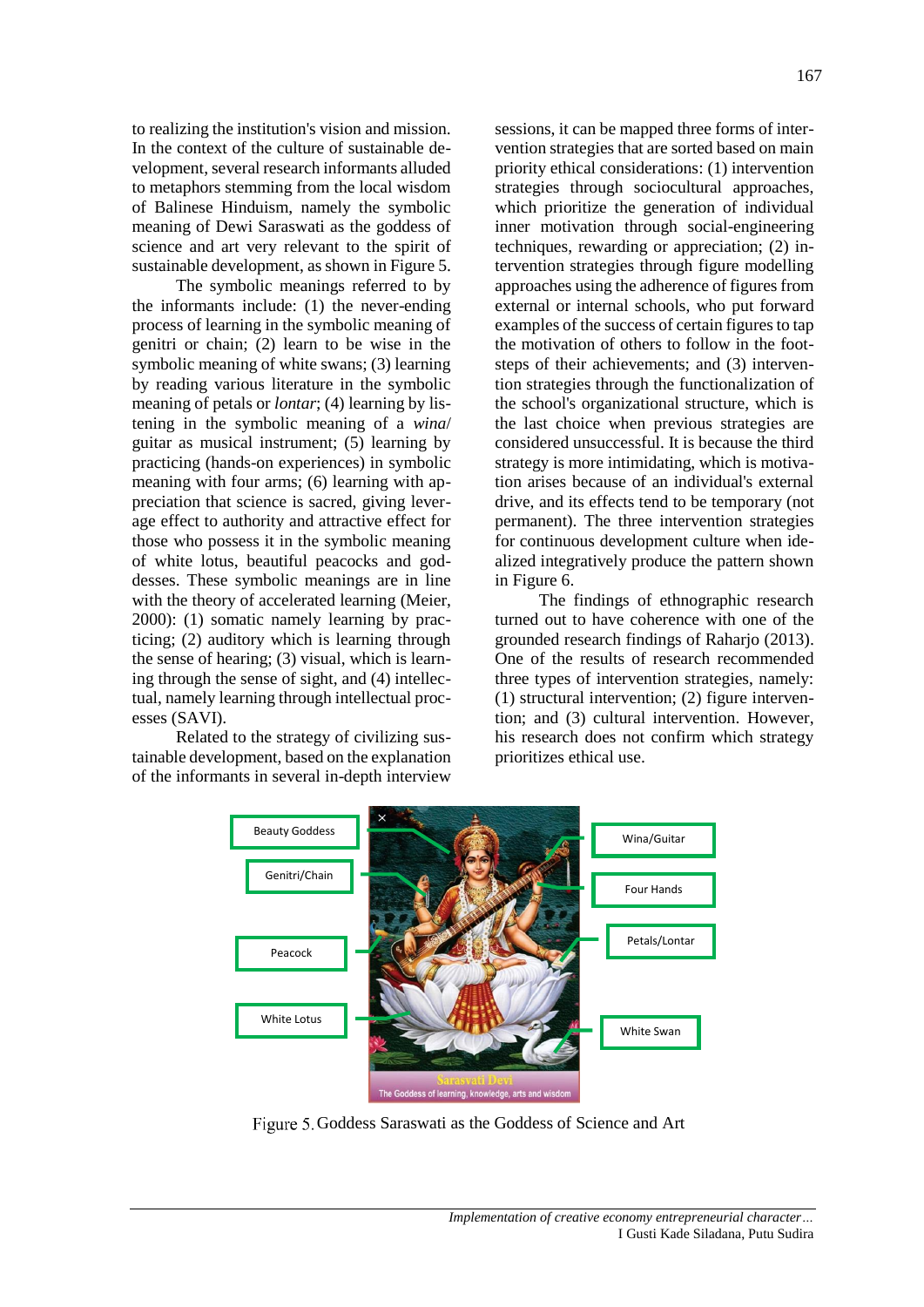

Figure 6. Strategic Intervention of Sustainable Development Culture in Vocational Schools

# **Concept and Implementation of Partnership in Education Stakeholders in Vocational Schools**

Based on the perceptions of the research informants, if it is drawn to its essence, it defines Vocational education stakeholders as individuals, groups or institutions that participate critically in the progress of the long-term development of educational activity in Vocational Schools, to produce a various consensus decided by all elements democratically. From these definitions, two main substances can be drawn: (1) Vocational education stakeholders can be individuals, groups or institutions; and (2) in their interactions, stakeholder partnerships focus on participation, consensus formation (joint commitment) and the decisionmaking process is carried out democratically.

Furthermore, by combining the essence of information summarized from the views of the research informants, there were identified four groups of vocational education stakeholders: (1) the community, both individually and in groups; (2) educational institutions (VHS) along with all of their elements; (3) business and industrial actors, both individuals and institutions; and (4) government parties. Based on in-depth interview data, it was identified that each of these groups had different contributions and interests. For example, as an individual, parents of students have an interest in sending their children to a vocational school. As part of a community group, they act as social control of the quality education policy of the Vocational School. Also, educational institutions (VHS) and all of their elements play a role as organizers of vocational education activities. Next, business and industry players (*Dunia Usaha dan Dunia Industri* or DuDi), besides acting as vocational school users, they should also participate in providing learning experiences about the world of work for voca-

tional students, and as critical partners of Vocational Schools in terms of updating vocational education curriculum content. Meanwhile, the government, in addition to providing financial assistance to support vocational education activities, also acts as a provider of the legal umbrella (rules of the game) for every vocational education activity in vocational schools.

Based on in-depth interview data with several key informants from each of the Vocational education stakeholder group, and also through participatory observation, identified several forms of partnership activities between the Vocational School and other stakeholders or stakeholder groups. For example, school partnerships with families (parents) in handling cases of violations of juvenile discipline and delinquency, through guidance and counseling services in terms of in-school service or home visit. Besides, the partnership of the Vocational School with the business and industry in terms of: (1) workers recruitment through a special labor market program; (2) CSR (corporates social responsibility) programs in the form of resources sharing in terms of the procurement of facilities for vocational practices requiring very expensive investment costs if provided by the Vocational School; (3) industrial practice (workplace learning) for vocational students; (4) development of teaching staff competencies; and (5) development of vocational education curriculum (VHS).

The results of in-depth interviews with business actors and creative industries provide information in the form of important experience sharing as input for the development of vocational curriculum content in the context of changing perspectives on creative economic entrepreneurship management. The pattern crystallization that can be generated is related to changes in the informants' perspective of creative economic entrepreneurial management: the need for a shift in the quantitative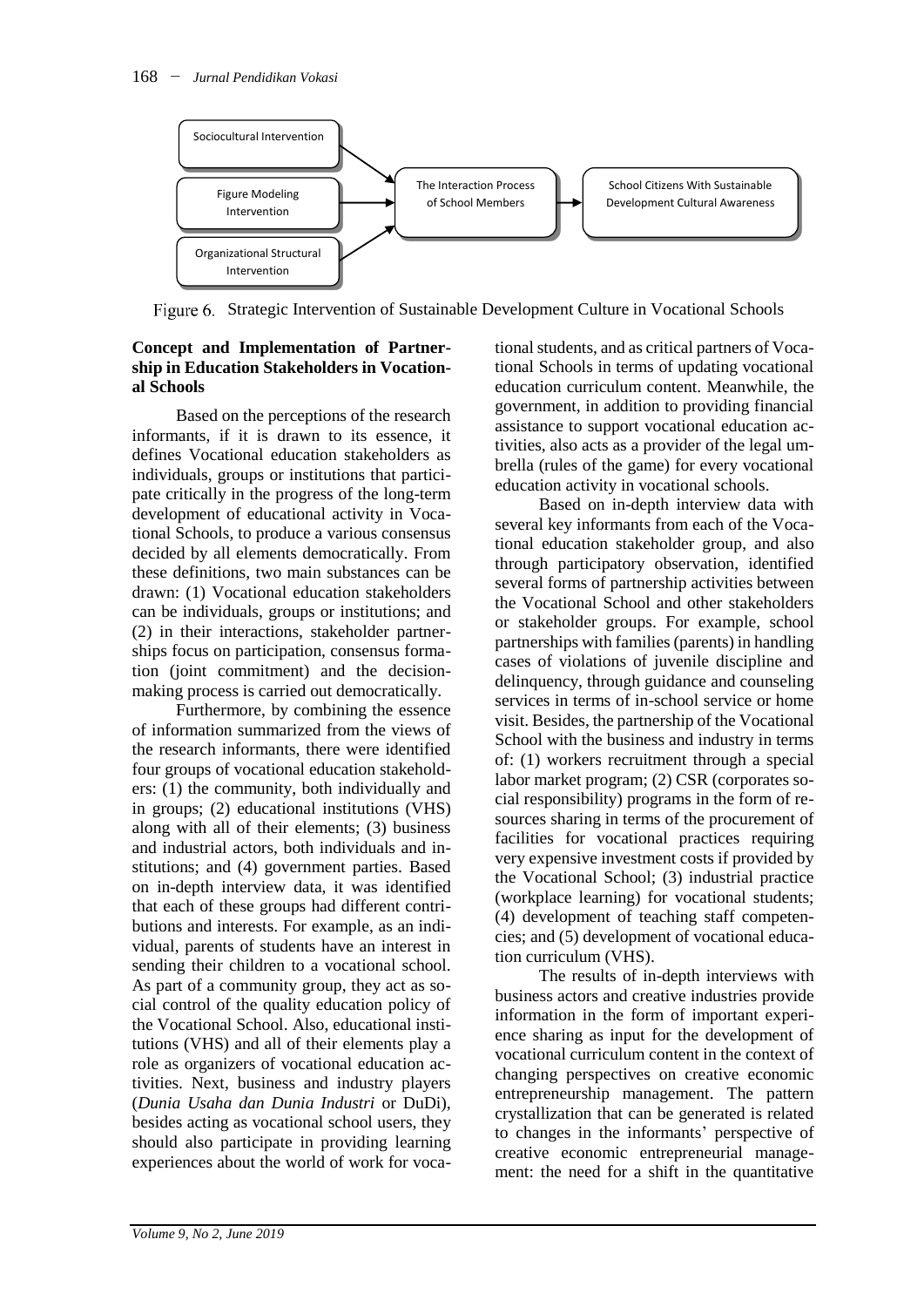economic paradigm towards the qualitative economic paradigm. In essence, the crystallization of the pattern has coherence with the comparative study of blue ocean strategy and red ocean strategy theory by Kim and Mauborgne (2005). In short, both the sharing of experience from business people and the creative industry or the blue ocean strategy theory recommends shifting the mindset of the owning economy towards the pattern of sharing economy thinking.

From the perspective of the owning economy, all business supporting resources are held or owned by the business owner. The impact is that the investment costs are very high, and require the allocation of costs for the maintenance of assets and business infrastructure. In the perspective of sharing economy, all business support resources do not have to be owned by the business owner. However, by utilizing the resources of other parties who become business partners. It provides a chain advantage for the competitiveness of the products or services produced. The investment costs for the procurement and maintenance of business facilities and infrastructure can be more efficient. It will impact the smaller production costs, where the subsequent impact is the cost of goods sold (COGS) for the offering products or services to be more competitive (cheaper).

Regarding the business revenue sector, Blue Ocean Strategy recommends adding channels and implementing value chain policies, so that revenue streams (income structure) are greater because of the addition of income channels and added value at each stage of the business circulation carried out. In essence, to win a business competition in the creative economy era does not need to be done in the old way (red ocean strategy), which is bleeding

with a head to head competition pattern. There are still many creative ways to win the business competition more elegantly, for example, by creating a new market niche, offering more value to certain customer segments, such as the concept of home shopping or the convenience of shopping from home with delivery services. The key to victory in business competition in the era of the creative economy lies in creativity in reformulating the "business model".

The formulation of a business model crystallized from sharing the experiences of research informants covers nine aspects of consideration: (1) aspects of the cost structure: material costs, labor costs, overhead costs, etc; (2) revenue aspects: income at the stage of creation, production, distribution and commercialization of creative products; (3) more value offered to consumers (value proposition), determined based on the mapping of consumer behavior (consument behavior survey); (4) aspects of business activities that become mainstay (key activity), determined based on the feasibility study; (5) aspects of key resources, determined based on business circulation analysis; (6) aspects of key partners: investment, production, marketing, distribution, and transaction mechanism partners (cash or non-cash with financial technology or fintech services); (7) the channel aspect that is the mainstay (key channel), determined based on business circulation analysis; (8) aspects of consumer relations (consument relationship), reviewed through customer satisfaction surveys; and (9) aspects of market segmentation, determined based on the feasibility study. The nine aspects of the business model can be converted into analytical templates known as business model canvas (Kasali, 2017), shown in Figure 7.

| <b>Key Partners:</b>    | <b>Key Activities:</b> | <b>Value Propositions:</b> | <b>Customer</b>         | <b>Market Segment:</b> |
|-------------------------|------------------------|----------------------------|-------------------------|------------------------|
| 1                       |                        |                            | <b>Relationships:</b>   | 1                      |
|                         |                        |                            |                         | <u>4</u>               |
| 3                       |                        |                            |                         |                        |
| 4. etc.                 | 4. etc.                | 4. etc                     |                         | 4. etc.                |
|                         |                        |                            | 4. etc.                 |                        |
|                         | <b>Key Resources:</b>  |                            | <b>Channels:</b>        |                        |
|                         | 1                      |                            |                         |                        |
|                         |                        |                            |                         |                        |
|                         |                        |                            | 3                       |                        |
|                         | 4. etc.                |                            | 4. etc.                 |                        |
| <b>Cost Structures:</b> |                        |                            | <b>Revenue Streams:</b> |                        |
| 1                       |                        |                            | 1                       |                        |
|                         |                        |                            |                         |                        |
|                         |                        |                            | 3                       |                        |
| 4. etc                  |                        |                            | 4. etc.                 |                        |

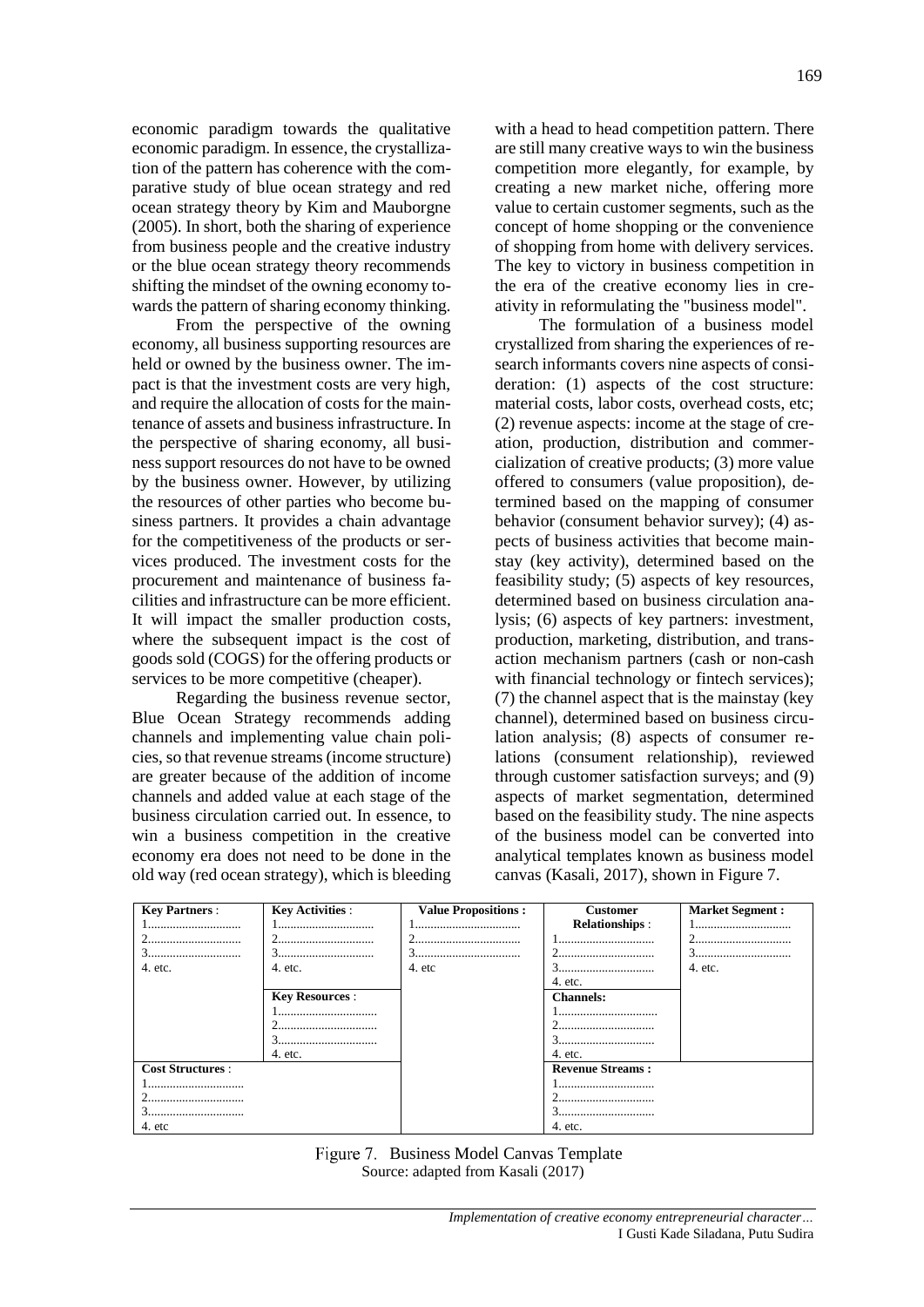# **CONCLUSION AND SUGGESTIONS**

#### **Conclusion**

Based on the results of data triangulation revealed through in-depth interviews, participatory observation, documentation studies and internet site tracing, some conclusions can be drawn as follows: (1) The concept of vocational education (VHS) is a form of secondary level vocational education program that combines vocational learning and general learning, so as to be able to equip graduates with vocational skills (industrial specific skills and employerspecific skills) and life skills as capital the basis for entering the workforce, entrepreneurship and or continuing education. The implementation of the concept is that the learning moves in a sequential spiral (such as insect repellent) from: (a) expert centered learning; (b) extends to work-based learning (in the lab/school workshop), workplace learning (in the industrial world); and (c) expanding into life-based learning to equip students with fundamental skills and generic-work skills.

The concept of creative economic entrepreneurial character development in VHS refers to the concept of the *Taksu*'s three entity, including *tatwa* as the philosophical aspects, *susila* as the ethical aspects, and *upachara* as the tangible aspects. Meanwhile, the implementation integrates the seven perspectives (*SEMESTA*) on the study of creative economic entrepreneurship learning, including perspectives: scientific, engineering, mathematical, economic, sociocultural, technological, and artistic.

The concept of a sustainable development culture in Vocational Schools is understood as a set of standards of beliefs or assumptions, values and norms and physical activities that serve as guidance for thinking, and acting in the community members of the school community sustainable development in all elements to realize the vision and mission of the VHS. Furthermore, intervention strategies for civilizing sustainable development in Vocational Schools (VHS) include: (a) sociocultural interventions; (b) figure interventions; and (c) organizational structural intervention.

The concept of education stakeholders in Vocational High Schools (VHS) is individuals, groups or institutions that participate critically on the long-term development progress of educational activity in VHS, in order to produce a various consensus that is decided democratically by all elements. The scope of the partnership includes (a) family and school partnerships; (b) school and business and industry partnerships; and (c) school parties with the governmental institution partnerships.

#### **Suggestions**

The findings of cultural patterns and value systems (shared cultural patterns and values) from ethnographic research are essential to be published or disseminated to the stakeholders of vocational education. That way, there will be a similar perspective in planning, implementing and evaluating the implementation practices of vocational education among stakeholders, starting from the provincial education office of Bali, business and industry in Bali, vocational curriculum developers in Bali and community observers of vocational education, especially in the context of character development of creative economic entrepreneurship through a culture of sustainable development and vocational stakeholder partnerships.

#### **REFERENCES**

- Fleming, T. (2007). *A creative economy green paper for the Nordic Region*. London: Nordic Innovation Centre. Retrieved from http://tfconsultancy.co.uk/reports/ CreativeEconomy\_NordicRegion.pdf
- Fraenkel, J. R., Wallen, N. E., & Hyun, H. H. (2012). *How to design and evaluate research in education* (8th ed.). New York, NY: McGraw Hill.
- Given, L. M. (2008). *The SAGE encyclopedia of qualitative research methods*. Thousand Oaks, CA: Sage Publications.
- Kasali, R. (2017). *Disruption*. Jakarta: PT. Gramedia Pustaka Utama.
- Kim, W. C., & Mauborgne, R. (2005). *Blue Ocean Strategy: How to create uncontested market space and make the competition irrelevant*. Boston, MA: Harvard Business School.
- Meier, D. (2000). *The accelerated learning handbook: A creative guide to designing and delivering faster, more effective*